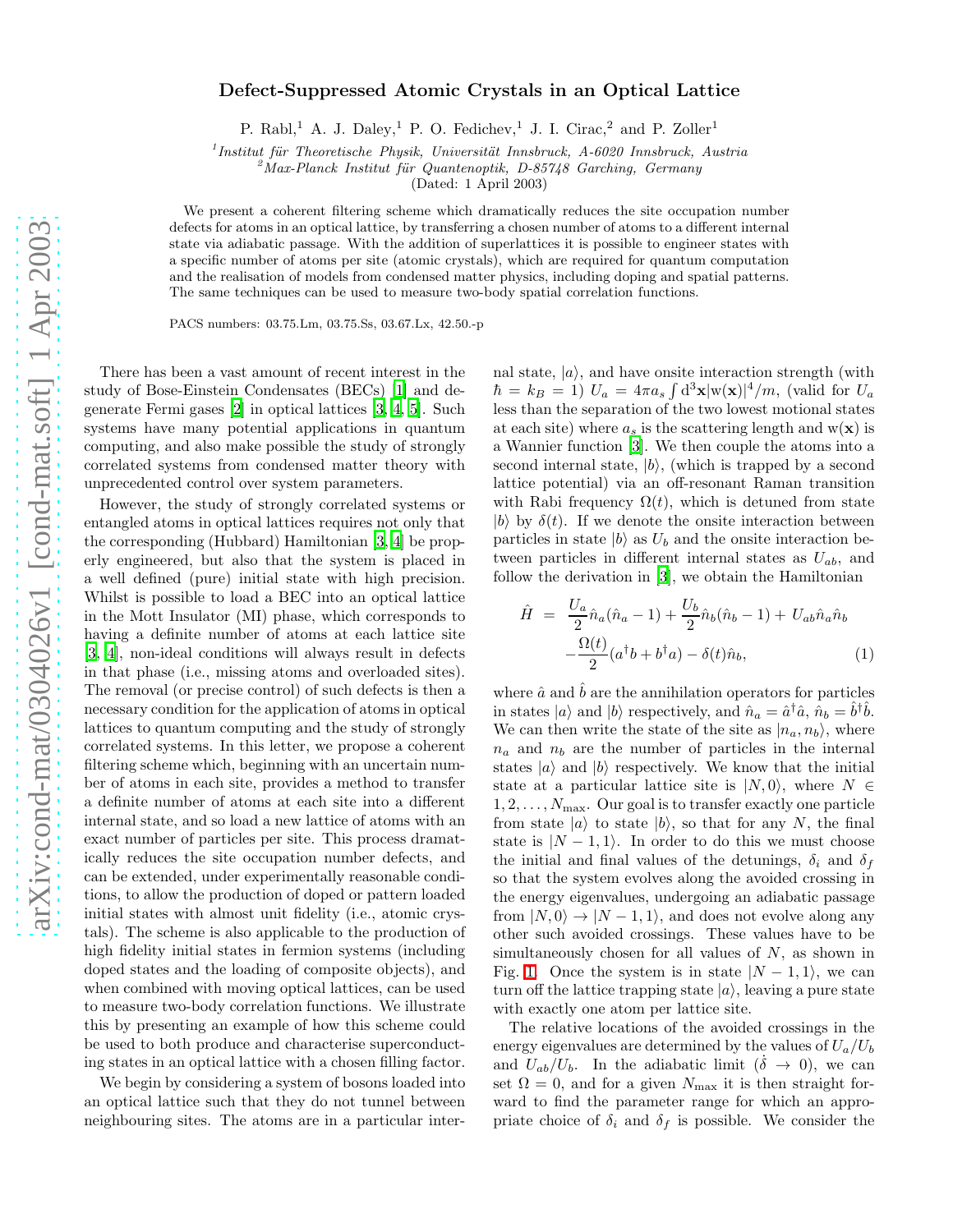

<span id="page-1-0"></span>FIG. 1: Plots showing avoided crossings in the energy eigenvalues for  $N = 1, 2, 3$  (Note the vertical scale variation). We must choose  $\delta_i$  and  $\delta_f$  (dashed vertical lines) so that we cross only from  $|N, 0\rangle \rightarrow |N-1, 1\rangle$ , as illustrated in the inset.

locations at which the energy eigenvalues of  $\hat{H}$  cross in this limit, and then attempt to find a parameter range for which the crossings between  $|N, 0\rangle$  and  $|N - 1, 1\rangle$ for all N fall within a range of detunings  $[\delta_i, \delta_f]$  which isolates them from all other crossings. The resulting boundaries for the allowed parameter space are given by  $U_{ab} = (1 - k_i)U_a + k_i U_b$ , for  $i = 1, 2$ , where for  $U_{ab} > U_a$ ,  $k_1 = 1/N_{\text{max}}$ ,  $k_2 = 1/(2N_{\text{max}} - 4)$ , and for  $U_{ab} < U_a$ ,  $k_1 = 1/(2N_{\text{max}}-2), k_2 = 1/(N_{\text{max}}-3).$  These bound-aries are shown in Fig. [2a](#page-1-1) for  $N_{\text{max}} = 4$ . Larger values of  $N_{\text{max}}$  result in a more restrictive allowed parameter range. Substantially different values of  $U_a$  and  $U_b$  are required, which is possible using either spin-dependent lat-tices [\[5](#page-3-4)], where  $U_a$  and  $U_b$  are independently controlled via the different lattice shape for atoms in each internal state, or Feshbach Resonances [\[6](#page-3-5)], near which the scattering length  $a_s$  is different for atoms in different internal states as we tune an external magnetic field.  $U_{ab}$  can also be independently controlled by slightly displacing the lattices trapping internal states  $|a\rangle$  and  $|b\rangle$ .

In the case of finite-time laser pulses, the adiabatic crossings have a finite size, and must be crossed on a timescale dictated by the separation of the energy eigenvalues at the crossings. From the Landau-Zener formula, we can estimate the transfer error,  $\varepsilon$ , for  $\sqrt{N_{\text{max}}}\Omega(t)$  $U_a, U_b$  as  $\varepsilon \approx \exp[-\pi N\Omega^2/(2\delta)],$  where  $\delta \sim |\delta_f - \delta_i|/\tau$ and  $\tau$  is the total transfer time. For a large range of parameter values, we find that  $\varepsilon$  is very small for  $\tau$  values well within the decoherence time (including spontaneous emissions, collisional losses, and external parameter fluctuations, [\[4](#page-3-3)]) of the optical lattice. This has been confirmed by extensive numerical calculations of the exact



<span id="page-1-1"></span>FIG. 2: a) The parameter range for which appropriate values of  $\delta_i$  and  $\delta_f$  can be found when  $N_{\text{max}} = 4$ , in the adiabatic limit (light shading) and from numerical simulations with a smoothed rectangular pulse which rises and falls with a  $\sin^2(t)$ shape,  $\tau = 100U_b^{-1}$  and max  $\Omega = 0.3U_b$ , giving a transfer error  $\varepsilon$  < 1% (dark shading). b) Initial and final state fidelities,  $\mathcal{F}_a$  and  $\mathcal{F}_b$ , as a function of temperature, T, for an initial MI state described at each site using the GCE. The inset shows values of  $1 - \mathcal{F}_a$  (solid line) and  $1 - \mathcal{F}_b$  for  $\overline{N}_a = 2$  (dashed) and  $\overline{N}_a = 3$  (dotted) on a logarithmic scale.

time evolution of [\(1\)](#page-0-0) (Fig. [2a](#page-1-1)).

This filtering scheme naturally cannot correct occupation number defects in which no atoms are present at particular lattice site in state  $|a\rangle$ . Because in principle extremely low transfer errors,  $\varepsilon$ , are obtainable, this is the fundamental limit for the filtering scheme. The initial single-site fidelity of a state where we choose to have  $N_a$  particles in each lattice site is defined as  $\mathcal{F}_a = \langle N_a, 0 | \hat{w}_0 | N_a, 0 \rangle$ , where  $\hat{w}_0$  is the initial density operator for the site. Similarly, the final state singlesite fidelity (for 1 transferred atom) is  $\mathcal{F}_b = \langle 1|\hat{w}_b|1\rangle$ , where  $\hat{w}_b = \text{Tr}_a \hat{w}$ , and  $\hat{w}$  is the final density operator for the site. In each case the overall fidelity for  $M$  sites is given by  $\mathcal{F}_M = \mathcal{F}^M$ . If the probability of zero occupation in a particular site is  $p_0$ , then  $\mathcal{F}_b = (1 - \varepsilon)(1 - p_0)$ . Thus to obtain the highest possible fidelities we should start in a MI phase with an average filling factor of 2 or more particles per site, where  $p_0$  is small. For such a MI phase, with an average filling factor of  $\overline{N}_a$  at temperature  $T$ , we model the particle number fluctuations using a Grand Canonical Ensemble (GCE). For integer  $\overline{N}_a$  and low initial temperature,  $\exp[-U_a/(2T)] \ll 1$ , we obtain  $p_0 = \exp[-U_a \overline{N}_a^2/(2T)]$ , so that for  $\varepsilon \to 0$ ,  $\mathcal{F}_b \approx$  $(1 - \exp[-U_a \overline{N}_a^2/(2T)]).$  Under the same conditions, we can write  $\mathcal{F}_a = p(N = \overline{N}_a) \approx 1 - 2 \exp[-U_a/(2T)].$ We see (Fig. [2b](#page-1-1)) that coherent filtering increases the fidelity by several orders of magnitude, even when the fidelity  $\mathcal{F}_a$  is already reasonably high. Moreover, as  $(1-F_b) = [(1-F_a)/2]^{\overline{N}_a}$ , we see that the error in the initial state is exponentially suppressed with exponent  $\overline{N}_a$ . For example, if we assume  $\varepsilon \to 0$ , an initial state with  $\overline{N}_a = 2$  and a defect at every tenth lattice site,  $\mathcal{F}_a = 0.9$ ,  $T/U_a = 0.17$ , results in a final state with  $\mathcal{F}_b \approx 3 \times 10^{-6}$ , i.e., less than one defect every three hundred thousand sites. In an attempt to reduce number fluctuations even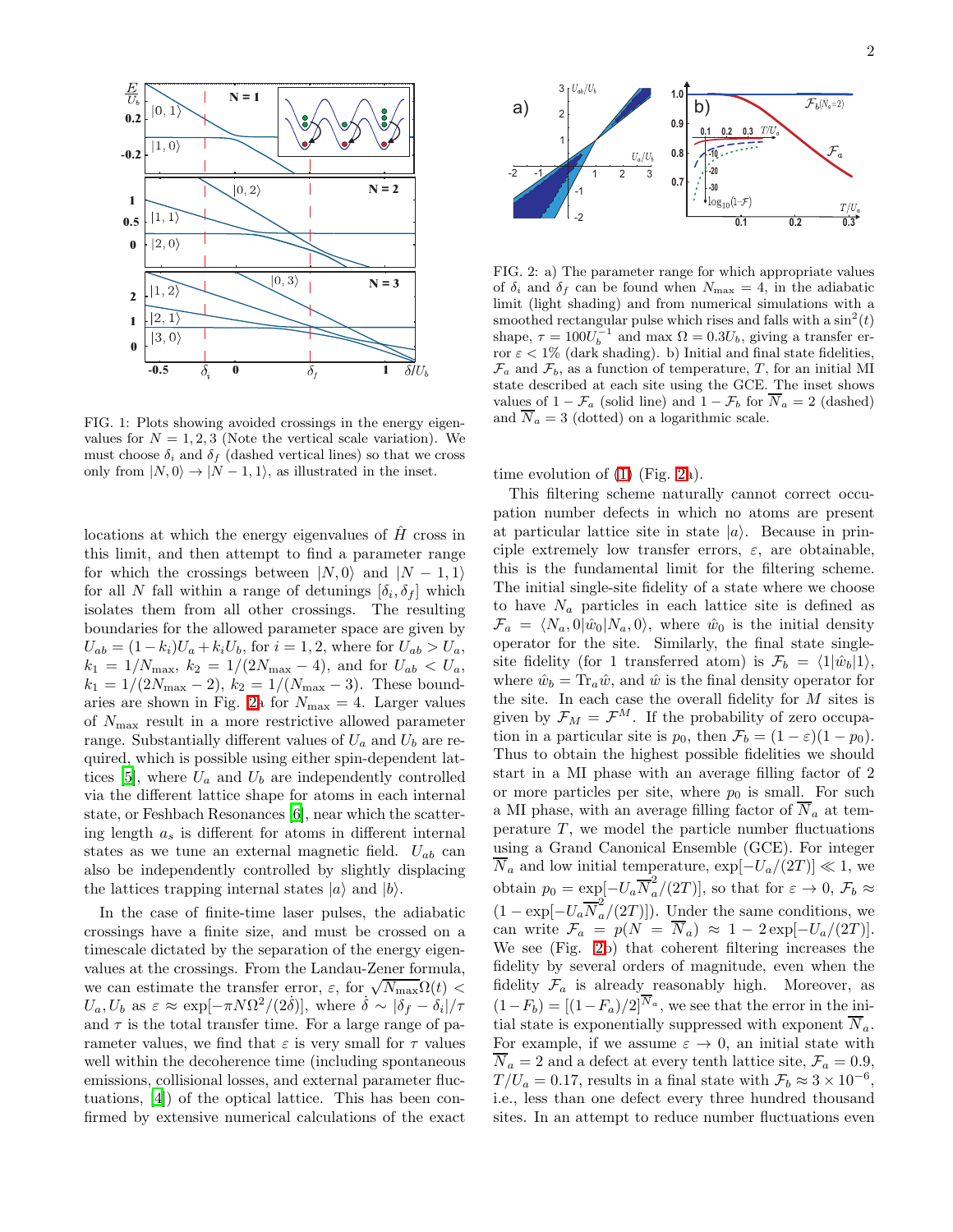further we also considered a regime in which the atoms were allowed to move between neighbouring sites during the filtering process. However, for a fixed mean filling factor and transfer time this produces a lower final state fidelity than performing the filtering in the MI regime.

Taking Poisson statistics instead of the GCE, which corresponds to the BEC being loaded by suddenly switching on the lattice (this can be seen by computing the reduced density operator of the original superfluid state), and assuming a perfect transfer  $(\varepsilon = 0)$ , we obtain  $\mathcal{F}_b = 1 - \exp(-\overline{N}_a)$ . Thus, to achieve high fidelities  $\mathcal{F} > 0.99$  in the final state requires  $\bar{N}_a \sim 5$ . Such  $\overline{N}_a$ values might ultimately be limited by the increase in 3 body collisional losses with many atoms on each site.

This filtering can clearly be extended to transfer multiple atoms into state  $|b\rangle$  by choosing  $\delta_f$  so that the system evolves along more than one avoided crossing (but the same number for all initial  $N$ ). Similarly, it is possible to choose  $\delta_i$  and  $\delta_f$  so that the transfer  $|N, 0\rangle \rightarrow |N-1, 1\rangle$ occurs only for initial states with a particular value of N. Thus, we can measure the defects in the initial state, for example by mapping sites with  $N_a = \overline{N}_a + 1$  or  $N = \overline{N}_a - 1$  atoms onto occupied sites in state  $|b\rangle$ .

Spatial patterns can be created by adding a superlattice to the lattice trapping atoms in state  $|b\rangle$ , sitedependently shifting the energy level of  $|b\rangle$  and preventing atoms in particular sites from coupling to the Raman transition. This allows the engineering of many highfidelity spatial states because of the wide range of possible superlattice configurations which can be formed using overlapping laser beams.

Coherent filtering can also be applied to a degenerate Fermi gas [\[2,](#page-3-1) [7](#page-3-6)] in an optical lattice (Fig. [3a](#page-2-0)). We consider spin up and spin down fermions (in states  $|a \uparrow, \downarrow\rangle$ ) loaded into the motional levels of each lattice site according to the Pauli principle. Atoms in any chosen motional level (normally the lowest, as for low temperature and high filling factors it will almost always be occupied) may then be transferred by adiabatic passage to a different internal state,  $|b \uparrow, \downarrow\rangle$ . An example of appropriate states can be taken from the  $2S_{1/2}$  level of <sup>6</sup>Li in a strong magnetic field (i.e., in the Paschen-Back regime). We choose  $|a \uparrow, \downarrow\rangle = |m_s = \frac{1}{2}; m_I = 0, -1\rangle$  and  $|b \uparrow, \downarrow\rangle = |m_s = -\frac{1}{2}; m_I = 1, 0\rangle$ , where  $m_s$  and  $m_I$  denote the magnetic spin quantum number for the electronic and nuclear spins respectively. (Where required, spindependent lattices for these states could be implemented for the short times required by coupling the ground states between the  $2P_{1/2}$  and  $2P_{3/2}$  levels.) As was the case for Bosons, we can apply a superlattice to the lattice which traps state  $|b\rangle$ , and hence engineer very high fidelity spatial patterns (Fig. [3b](#page-2-0)). By applying different superlattices during the transfer of different spin states, the ratio of spin up to spin down particles in the final state can also be very precisely controlled.

These techniques, when combined with the ability to



<span id="page-2-0"></span>FIG. 3: The production of (c) a BCS state at exactly half filling in an optical lattice from (a) a degenerate Fermi gas using pattern loading techniques described in the text  $(a\rightarrow b)$ .

move spin-dependent optical lattices [\[5](#page-3-4)], can be used to measure two body correlation functions. Currently, sinlge-body correlation functions can be studied using the interference patterns produced when atoms are released from the lattice, and many-body correlation functions for a single site can be estimated from collisional loss rates. However, for fermion systems in a lattice, fourth order correlation functions of the form  $\rho_{i,j,l}$  $\langle \hat{c}_{i+l\uparrow}^{\dagger} \hat{c}_{i-l\downarrow}^{\dagger} \hat{c}_{j-l\downarrow} \hat{c}_{j+l\uparrow} \rangle$  (where  $c_{i\sigma}$  is the annhilation operator for an atom of spin  $\sigma$  in site i) are of particular interest because they provide information about both about the long range order and the pair correlation length in the system. Specifically,  $\kappa_l = \sum_i \langle \hat{c}^{\dagger}_{i+l\uparrow} \hat{c}^{\dagger}_{i-l\downarrow} \hat{c}_{i-l\downarrow} \hat{c}_{i+l\uparrow} \rangle$ characterises the correlation as a function of the separation 2l between spin up and spin down particles, and  $\gamma_k = \sum_i \langle \hat{c}_{i-k}^{\dagger} \hat{c}_{i+k}^{\dagger} \hat{c}_{i+k} \rangle$  gives us information about the long range order as a function of the separation 2k between the pairs. These two functions can be measured by firstly making the lattice potential very deep, and performing the measurement on a timescale shorter than that on which atoms can move to neighbouring sites. Then, to measure  $\kappa_l$ , we first transfer all of the spin down atoms from their current state,  $|b \downarrow\rangle$ via an adiabatic passage to the internal state  $|a \rangle$ . We then shift the lattice trapping the state  $|a \rangle$  2l sites to the left. If we now transfer the particles in state  $|a \downarrow\rangle$ to state  $|b \downarrow \rangle$  selectively, based on the condition that no particle exists (at a particular site) in the state  $|b \uparrow \rangle$ , then the number of atoms left in state  $|a \downarrow\rangle$  is proportional to the value of  $\kappa_l$ . This is made possible by the onsite interaction between particles with different spins shifting the detunings at which avoided crossings occur in the energy eigenvalues. A similar process can be used to measure  $\gamma_l$ , but requires an additional step in which we flip the spin of particles in state  $|b \downarrow\rangle \rightarrow |b \uparrow\rangle$ . Whilst these processes would be difficult to implement experimentally, they can be seen as providing an eventual way to perform a complete tomography of pair correlations in fermion systems.